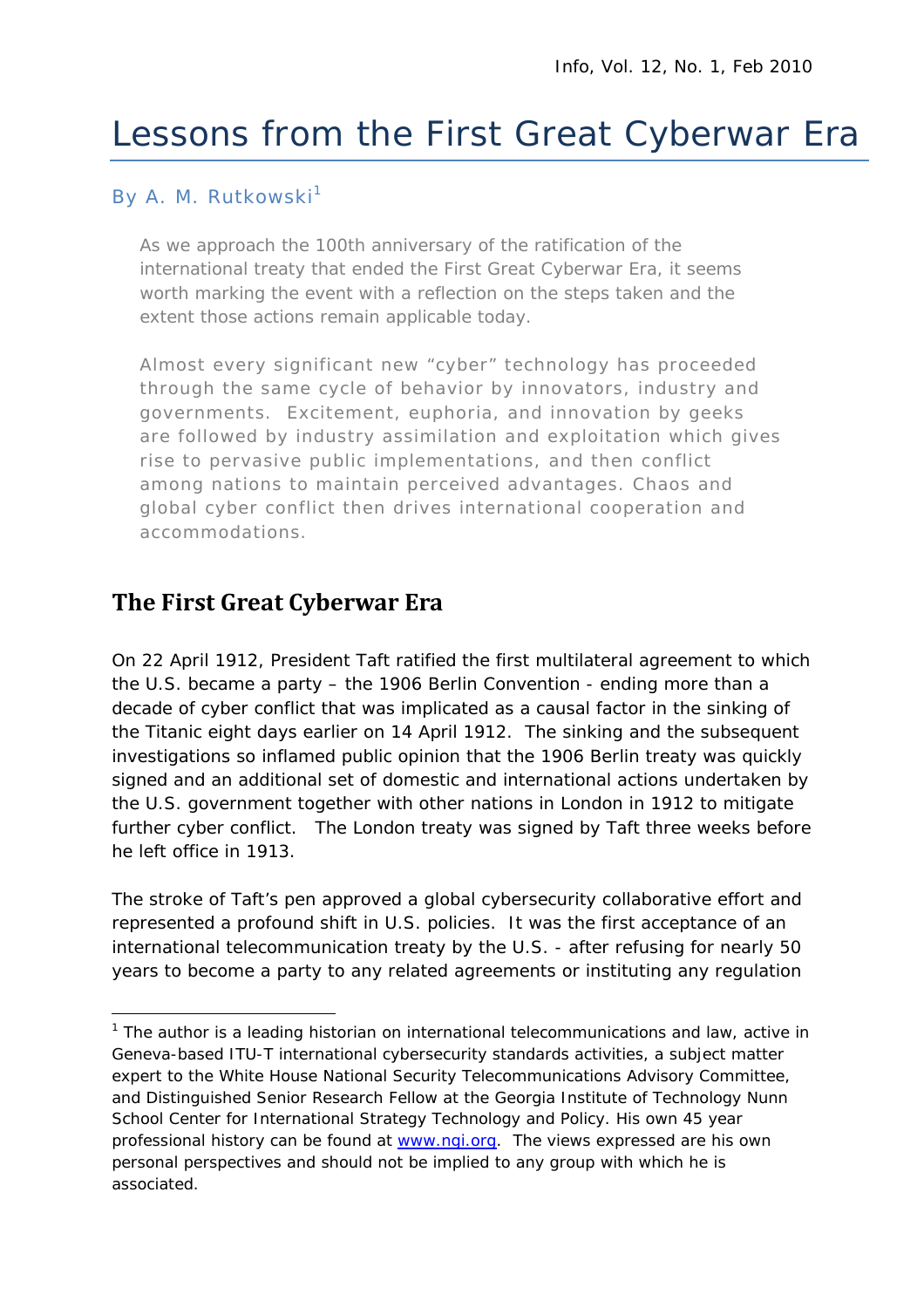of the early wireless cyber environment. Over the succeeding decades, as each new cyber technology emerged, the cyclic pattern has been replicated. Today it is internet technology.

In the late 1890s in a period eerily repeated a hundred years later, major breakthroughs in digital wireless technologies exploded onto the scene, producing new domestic, then global capabilities. As radio waves were unbounded by traditional nation states, wireless internets rapidly emerged worldwide. Any bright entrepreneur or kid with a modicum of knowledge and inventiveness could become part of the emerging global infrastructure. Fortunes were made overnight. However, the problem was that any kid's wireless transmitter in a garage could wreak havoc on a network somewhere else in the world – including those supporting critical business, national security, or emergency needs.

The use of cyber wireless for national security and military purposes had become immediately apparent – especially for ships. The U.S. Navy was an early pioneer, and dominated the U.S. government's development and use of the technology. The first U.S. interagency committee dealing with wireless cyberwar was convened in 1904 and primarily led by the Navy.

As the years progressed during the 1900's, however, chaos emerged. Almost everyone was incented to get on the wireless internet. Commercial business, government, ordinary people, even the equivalent of "script kiddies" and hackers of today – the first radio amateurs – all got "on the net." Enterprises constantly pushed the state-of-the-art; new digital protocols were developed; nations were competing; network architectures and applications were continuously evolving; wireless cyberwar was becoming real.

By 1906, there was a realization of an emerging global problem that no single nation could remedy. Everyone was in this cyber-commons. The world's principal nations gathered in Berlin to develop an international agreement to stave off cyber disaster. They adopted a commonsense, technology-neutral wireless cybersecurity framework that has proven effective ever since.

- **Rule #1 do no harm**. Every nation agrees that they will take collective global steps that will be imposed domestically on private enterprise to avoid harm to the public infrastructure, services, and communications of other nations.
- **Identity Management**. Network facilities, including those operating them or providing services, will have trusted identities assigned and continually verified by each nation as part of an authorization process that included provider personnel.
- **Effective cybersecurity information exchange**. Nations will share identity and security information in structured formats via a permanent,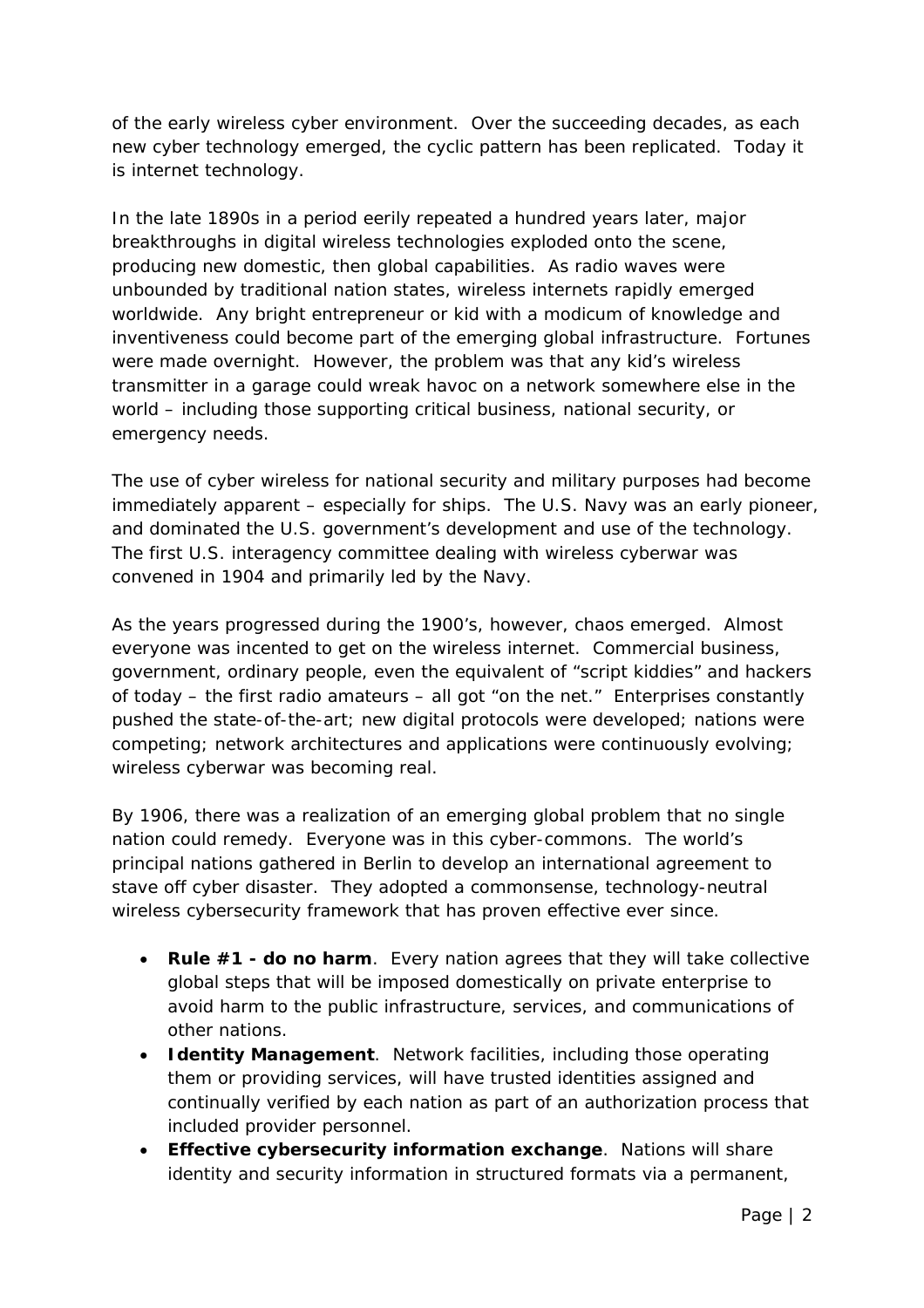trusted Swiss based intergovernmental secretariat, including rapid resolution of assigned identifiers to specific information about the facility or network-service provider.

- **Interoperability**. While respecting the need to innovate, nations will impose obligations to use network protocols, techniques, and operating practices that promote interoperability.
- **Enhance infrastructure resilience and protection**. Every nation will take steps to enhance the resilience of public infrastructure and services and the trust in equipment through technical performance standards, traffic control, and proof of performance.
- **Priority capabilities for emergencies**. Nations will cooperate to provide emergency capabilities during emergencies, especially traffic prioritization.
- **Continuing international cooperation**. Nations will cooperate on cybersecurity for technical, operational, forensics, and enforcement standards and measures to implement Rule #1.

Although the U.S. participated in the 1906 Berlin treaty conference, it would not accept the obligations until 1912 when President Taft ratified the provisions following the sinking of the Titanic. For years, the Washington political scene engaged in incessant wrangling as the wireless infrastructure and cyber security became progressively worse. Private enterprises claimed that technology and innovation would be impeded if the Berlin provisions were implemented, and argued that the infrastructure was overwhelmingly privately owned. Washington lobbyists warned against the dangers of Federal government involvement. There was a general antipathy against foreign nations and intergovernmental organizations. The military community wanted its own freedom of action to keep ahead of the rest of the world. And lastly, there was no consensus on what agency in Washington should act.

The backwash of the Titanic's demise changed everything related to wireless cybersecurity. Essentially all government activity relating to telecommunications in Washington – from the issuing of call sign identifiers and facilities authorizations to the institution of rulemaking and international cooperation dates to Taft's actions in 1912. The incoming Wilson Administration in 1913 amplified the wireless cybersecurity framework on even a grander scale with combinations of new government R&D and ambitious new initiatives for international cooperation and measures.

The cybersecurity course proved cyclic over the years as each new cyber technology emerged, or administrations and appointees changed, or the U.S. global ambitions advanced or diminished. In general, however, the cycle remained the same. Excitement, euphoria, and innovation by geeks are followed by unfettered industry assimilation and exploitation, which gives rise to pervasive public implementations and then conflict among nations to maintain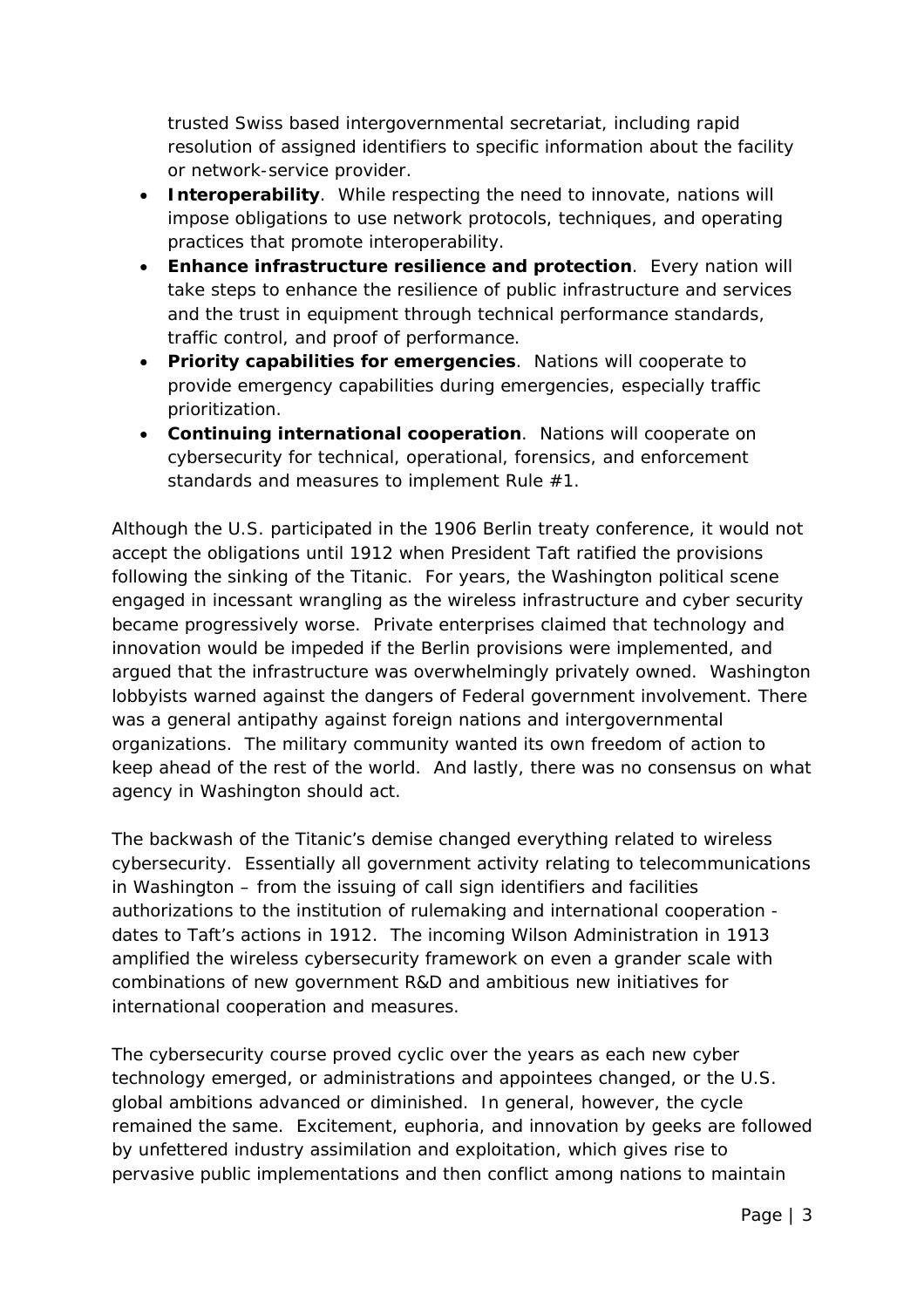perceived advantages. Chaos and global cyber conflict then drives international cooperation and accommodations.

Every new technology generation has gone through the same cycle – whether broadcasting, global telephony, satellite systems, DBS, optical fiber, packet data networks, encryption, or OSI/DARPA overlay internet protocols.

## **Contemporary Internet Cybersecurity**

The focus on internet cybersecurity in the U.S. government appears to have two origins – both about the same time in the mid-70s. When DARPA Director Stephen Lukasik authorized development of the internet protocol technology platform, he secretly asked the National Security Agency to develop a lower layer security infrastructure unknown to the academic-oriented DARPA research community. As the nation's foremost national security scientist, Dr. Lukasik was always the master of the Red Team, and saw the potential threats posed by the internet technology.

The other beginnings of internet cybersecurity revolve round far reaching decisions made within the National Communications System (NCS) in 1976 to undertake a vast program over much of the next two decades across an array of domestic and international bodies that resulted in OSI (Open Systems Interconnection) internet. NCS is a little known but extraordinarily important DOD (now DHS) agency-of-agencies established by President Kennedy to facilitate the resilience, interworking, and emergency use of most national network infrastructures.

In 1976, NCS lead network engineer, Harold Folts, saw the internet platforms being developed in the U.S. and abroad, and called for ambitious coordinated government actions to develop a public internet infrastructure to meet the nation's national security and emergency preparedness needs. In the years that followed, NCS and then DOD and other government agencies together with industry would analyze the potential internet cybersecurity threats and develop combinations of protocols, services, and administrative practices designed to provide a trusted and resilient public infrastructure. Intergovernmental technical bodies like the ITU-T, private international organizations like the ISO and IFIP, and domestic industry technical bodies like ANSI and ECSA were all engaged to pursue these ambitious internet cybersecurity goals.

The enormity of the OSI internet development spilled over to DARPA's R&D community which began leveraging OSI capabilities with simple, security-free versions. DARPA's private internet would have likely remained a historical footnote if it had not been scaled to much broader use thanks to the 1986 Gore Bill's \$5 billion funding that included free connectivity and software courtesy of the National Science Foundation. Lukasik's worst Red Team scenarios began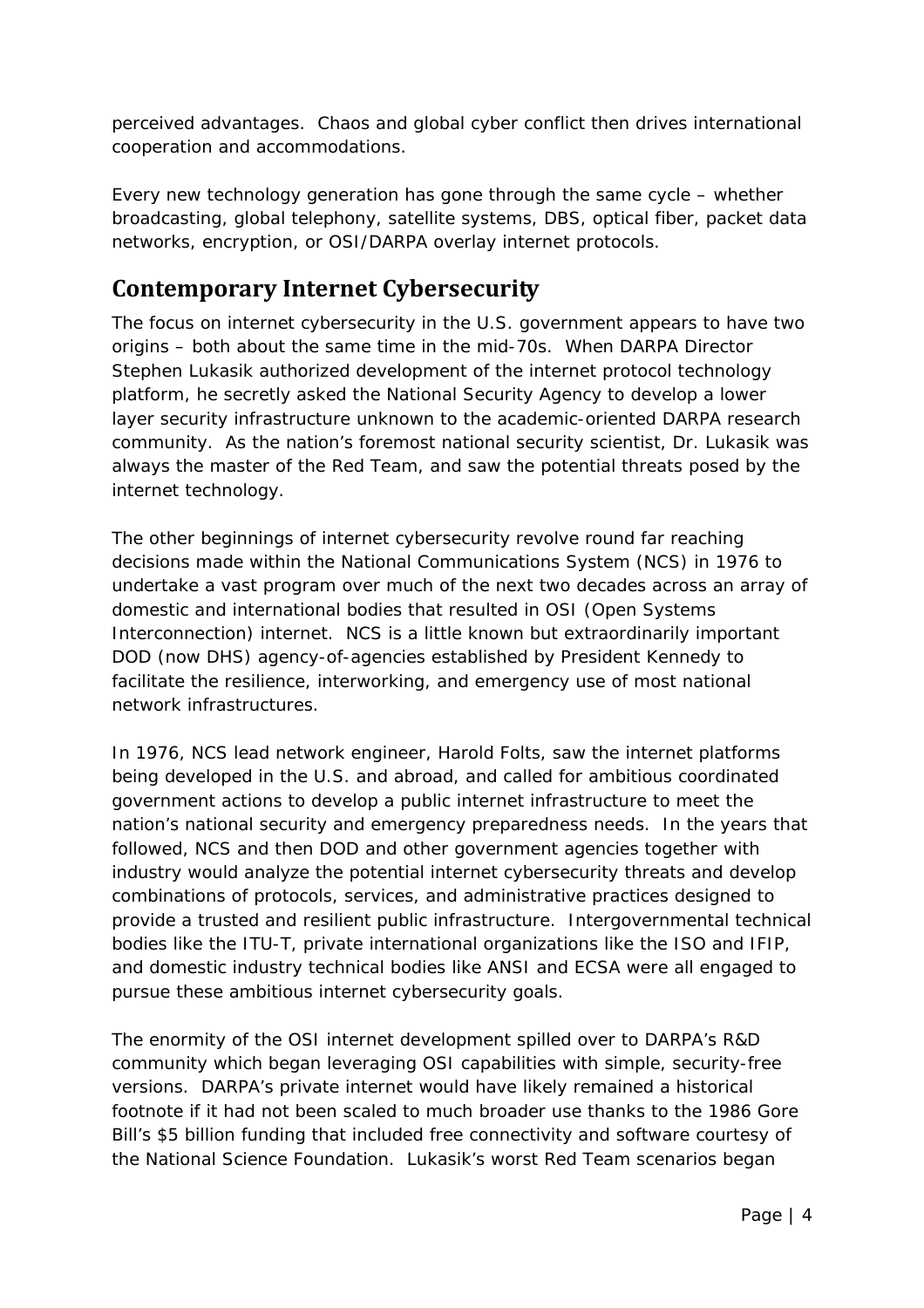emerging with the unleashing of the infamous Morris Worm in 1988 and the decimation of the now DARPA-NSF internet infrastructure.

In the annals of cybersecurity, the 1988 Morris Worm is also significant because then ITU Secretary-General Richard Butler had convinced most of the world to adopt a new cybersecurity treaty concurrent with legalizing global public internets that same year. The Morris Worm incident occurred three weeks before the treaty body met in Butler's hometown, Melbourne Australia; and courtesy of New York Times reporter John Markoff, descriptions and dissections of the incident appeared daily. As a result, the treaty provisions were amended in an attempt to apply the OSI cybersecurity standards and practices to public internets. The U.S. refused to accept any internet cybersecurity obligations in the 1988 Melbourne Treaty.

During the 1990s, the massive funding and promotion of the DARPA-NSF internet borrowed some of the OSI cybersecurity features and won the marketplace. The single most influential step was Bill Gate's decision to bundle the DARPA internet protocols into Windows 95, subsequently including the Mosaic World Wide Web browser.

Lukasik as DARPA Director Emeritus was able to bring a national focus on critical infrastructure protection in the late 90s, and together with that initiative established the first dedicated program to consider national cybersecurity at Stanford's prestigious Hoover Institute with involvement by nearby Lawrence Livermore Laboratories. He was able to bring together some of the best and the brightest to consider the detriments of the emerging internet infrastructure, and what might be done. His Red Team attacks and Blue Team defenses remain the most comprehensive treatments of internet cybersecurity. The Convention on Cybercrime subsequently adopted in 2001 was one of several emerging steps toward increased cybersecurity.

Over the past decade, other nations have sought repeatedly in different ways to bring about greater cybersecurity and cyber-détente. However, like a hundred years ago, the U.S. response has been mixed and ambivalent, often advancing the same kind of market solution and "no constraint" views advanced during the First Great Cyberwar Era.

The wrong messages began with the U.S. refusal to accept any cybersecurity responsibilities or obligations out of the 1988 Melbourne treaty that legalized public internets. This was followed by facilitating the DARPA internet to trump the more secure OSI internet worldwide, accompanied by avoidance if not refusal to engage in broad multilateral cybersecurity dialogue and cooperation on protection of the infrastructure except in the narrow realm of cybercrime. Unilateral, publicly-vetted consideration of cyberwar capabilities and options layered onto these actions have collectively created a climate of distrust and